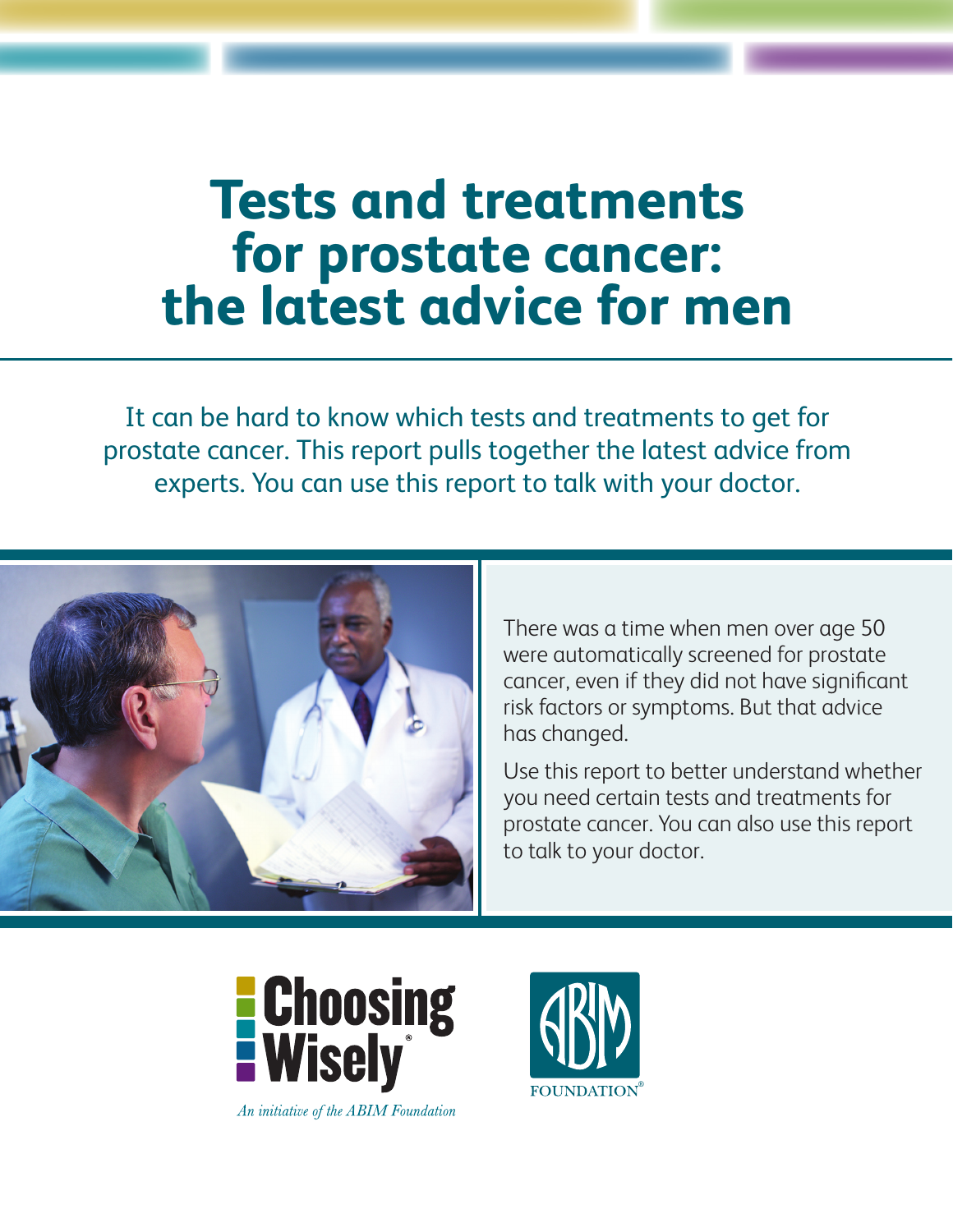

## **Tests for prostate cancer**

Prostate cancer tests can help you get the treatment you need and they can help you decide whether it's best to pursue active treatment or an approach known as "watchful waiting." But some tests can be harmful. So talk with your doctor about your options. Here are some facts about tests.

**PSA test** 

This test checks the level of prostate-specific antigen (PSA) in your blood. A high level could be a sign of cancer. Or it could be a sign of something else, such as an infection, an enlarged prostate, a recent ejaculation, or a long bike ride.

Today, experts say that routine PSA screening isn't needed. In fact, it could lead to tests and treatments that you don't need. That's because most prostate cancers grow and spread **slowly**. Many men over age 50 have some cancerous cells in their prostate, but they may never spread or cause harm.

| Do you need a PSA test?                                                                                                             |                                                                                             |
|-------------------------------------------------------------------------------------------------------------------------------------|---------------------------------------------------------------------------------------------|
| If you are                                                                                                                          | Experts say                                                                                 |
| • At risk for prostate cancer<br>• Between ages 50 and 70<br>• Diagnosed with prostate cancer<br>• Likely to live at least 10 years | • Talk with your doctor. Discuss the<br>risks and benefits of PSA testing<br>and treatment. |
| • Likely to live less than 10 years<br>• Older than 70                                                                              | • There's no need to get a PSA test.                                                        |

### **Biopsy**

If your PSA level is high, your doctor may advise you to get a biopsy. That's when a sample of your prostate is removed and tested for cancer. But you should know that a biopsy has risks, including infection, urinary problems, or pain, so discuss this with your doctor.

If there are cancer cells in the sample, your doctor gives the cancer a Gleason score:

- A **low** Gleason score means the cancer is likely to grow and spread **slowly**. Most prostate cancers have a low Gleason score.
- A **high** Gleason score means the cancer is likely to grow and spread **quickly**.

### **Imaging tests**

Imaging tests, such as MRI and ultrasound, take a picture of the inside of your body. These tests may be done if a biopsy shows you have prostate cancer. They can check if you have cancer. They can also show if the cancer has grown or spread.

If you have a low Gleason score or a PSA reading below 10 nanograms per milliliter (ng/mL), you usually don't need an imaging test.